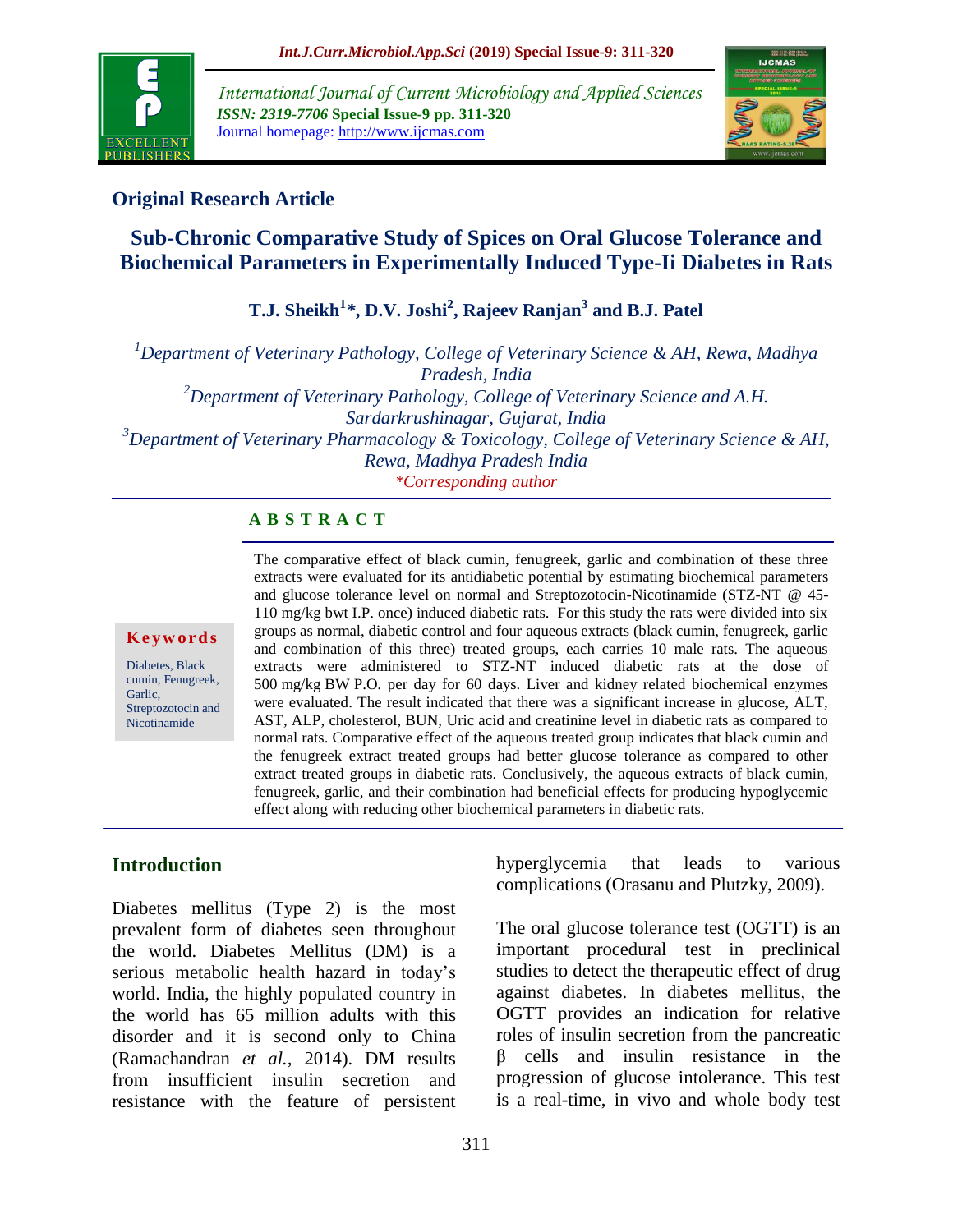which helps to identify the best treatments for this disorder.

Nigella sativa (NS), has been used since long eras in medical and culinary fields, which belongs to a dicotyledon plant species of the family Ranunculaceae. It has many physiological and pharmacological properties such as an antidiabetic, immunomodulatory, anti-inflammatory, anticancer, renal and cardiovascular effects as well as many other effects like antimicrobial, antiparasitic, antiasthmatic, and antihypertensive effects (Kanter *et al.,* 2003).

Many active ingredients have been isolated from seeds and oil which includes thymoquinone, thymohydroquinone, dithymoquinone, thymol, carvacrol, nigellimine-N-oxide, nigellicine, nigellidine, and alpha-hederin (Randhawa and Alghamdi, 2011), as well as flavonoids (Toma *et al.,* 2015).

Fenugreek seed have antidiabetic, hypocholesterolemic, and antioxidant effect (Basch *et al.,* 2003). Its pharmacological features have been demonstrated in diabetes mellitus research by detecting its functions on peripheral glucose utilization, insulin secretive actions, and the effect on the gum fiber in the intestines (Jin *et al.,* 2014). Fenugreek seeds contain important active compound mainly trigonelline (alkaloids) and proteins like L-tryptophan and lysine.

Garlic possesses a variety of active ingredients that shows antibiotic, antioxidant, hypolipidemic, anticoagulant, hypoglycemic, as well as hypotensive activities (Thomson *et al.,* 2007). The active ingredients in garlic include such as S-allyl cysteine sulphoxide (allicin), which stimulate the insulin secretion in pancreatic β-cells in normal rats (Thomson *et al.,* 2007). Since garlic plays an important role in reducing blood sugar in diabetes, it is suggested as a substitute to anti-diabetic chemical agents.

Diabetes treatment with market available drugs or by sulphonylureas and biguanides are either having undesirable side effects or expensive (Rang and Dale, 1991). Even sometimes their use shows side effects and failure action (Baquer *et al.,* 2011).

Many indigenous medicinal plants have been found to be useful to successfully manage diabetes and some of them have been tested well in experimentally induced diabetic model and their active ingredients were isolated. In this regards, the present study was undertaken with the aim to find-out which spice has more potential effect in reducing the elevated glucose level in term of OGTT and on biochemical parameters in experimentally induced type –II diabetes in rats.

# **Materials and Methods**

# **Drugs**

Streptozotocin-Nicotinamide (HiMedia, India); Glucose estimation by Glucometer (Dr. Morepen Gluco One BG-03 Blood Glucose Monitor, Delhi, India) were used in this study. Other chemicals used were of analytical grade from S. D. Fine Chemicals Pvt. Ltd, Mumbai, India.

# **Experimental animals**

Adult Male Wistar rats of 10-12 weeks of age were used in this study. Rats were procured from Cadila Pharmaceutical Limited, Dholka, Gujarat, India and were housed for one week under standard conditions (well ventilated, temperature  $22 \pm 2$ °C, relative humidity 50-60% and 12 hr day-night cycle) for acclimatization. Rats were provided standard pellet diet with wholesome drinking water throughout the experiment.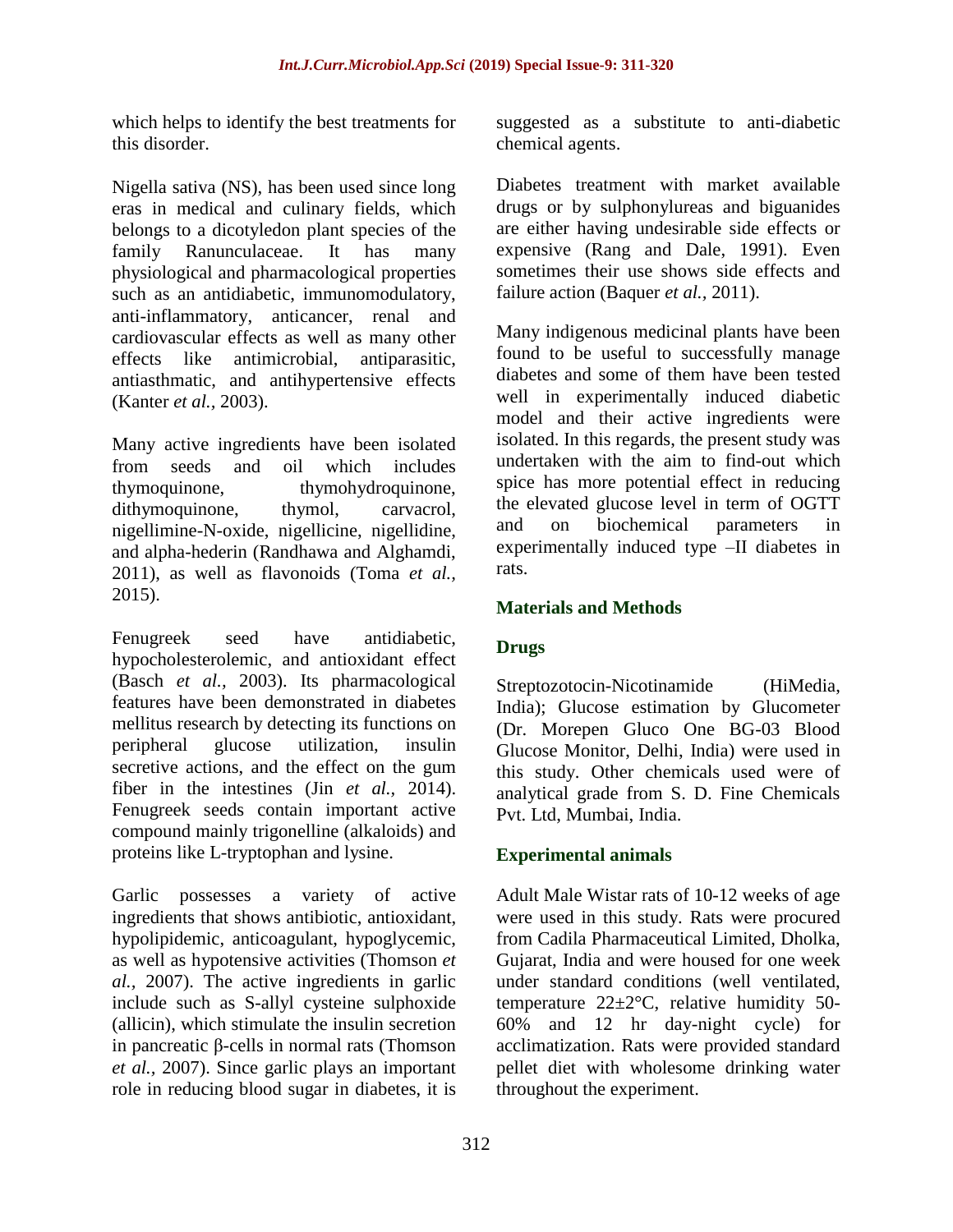#### **Aqueous extract preparation**

#### **Black cumin (***Nigella sativa***) seed aqueous extract**

The seeds of black cumin were dried in shed for one week with frequent turning over after washing several times with water. Aqueous extract was prepared by mixing 100 gm of seed powder with 200 ml of distilled water using magnetic stirrer. The mixture was then filtered and lyophilized. The lyophilized powder 600 mg was dissolved in 10 ml of distilled water for stock solution. Desired concentration was prepared from stock solution and used for study (Kasim *et al.,* 2012).

#### **Fenugreek (***Trigonella Foenum-Graecum***) seed aqueous extract**

Seed of fenugreek dried for 24 hours at 37˚C in hot air oven. Then 50 gm of powder were taken in a non-metallic jar and a liter of hot boiled distilled water were poured on it and was kept at room temperature for 5-8 hours to prepare an infusion, which contain concentration at 5% (W/V) fenugreek (Farman *et al.,* 2009).

### **Garlic (***Allium sativum***) aqueous extract**

Dried fine garlic powder was weighed 0.6 gm, dissolved, and stirred with 6 ml of distilled water for 20 min. This solution was centrifuged at 20,000 rpm for 5 min at 4°C. The supernatant was recovered and used (Jose *et al.,* 2004)

### **Induction of diabetes**

For induction of diabetes, animals were kept overnight fasting then firstly Nicotinamide/NT (110 mg/kg bwt) dissolved in normal saline and administrated intraperitoneally (IP). After 15 mins, the rats

received an intraperitoneal injection of Streptozotocin (STZ)@45 mg/kg bwt). Diabetic status was confirmed by the measuring the blood glucose level before and 72 hr after STZ injection. Animals which exhibit their blood glucose levels above 250 mg/dl, were considered as diabetic and used for present study (Shirwaikar *et al.,* 2005).

### **Experimental design**

Rats were divided into six treatments each consists of a minimum of 10 animals. The Group 1: Control rats (Vehicle)

Group 2: Diabetic control (STZ-NT); STZ @45mg/kg i.p once + NT@110mg/kg bwt i.p once

Group 3: Diabetic rat (as in group  $2$ ) + Black cumin 500 mg/kg bwt oral daily

Group 4: Diabetic rat (as in group 2)  $+$ Fenugreek 500 mg/kg bwt oral daily

Group 5: Diabetic rat (as in group  $2$ ) + Garlic 500 mg/kg bwt oral daily

Group 6: Diabetic rat (as in group 2) + Mixture all of above spices@ 500mg/kg bwt oral daily

### **Oral Glucose Tolerance Test (OGTT)**

At the end of the  $60<sup>th</sup>$  day, the effect of aqueous extract of black cumin, fenugreek, garlic, and their mixture evaluated for oral glucose tolerance test (OGTT), 2 hrs after the last dose of the extract. Blood samples were withdrawn from tail vein of overnight fasting rats and blood glucose level was determined, indicating zero time of the test.

Glucose solution (50%) in a dose of 2 gm/kg bwt was given orally (Bonner-Weir, 1988). Blood samples were obtained from the tail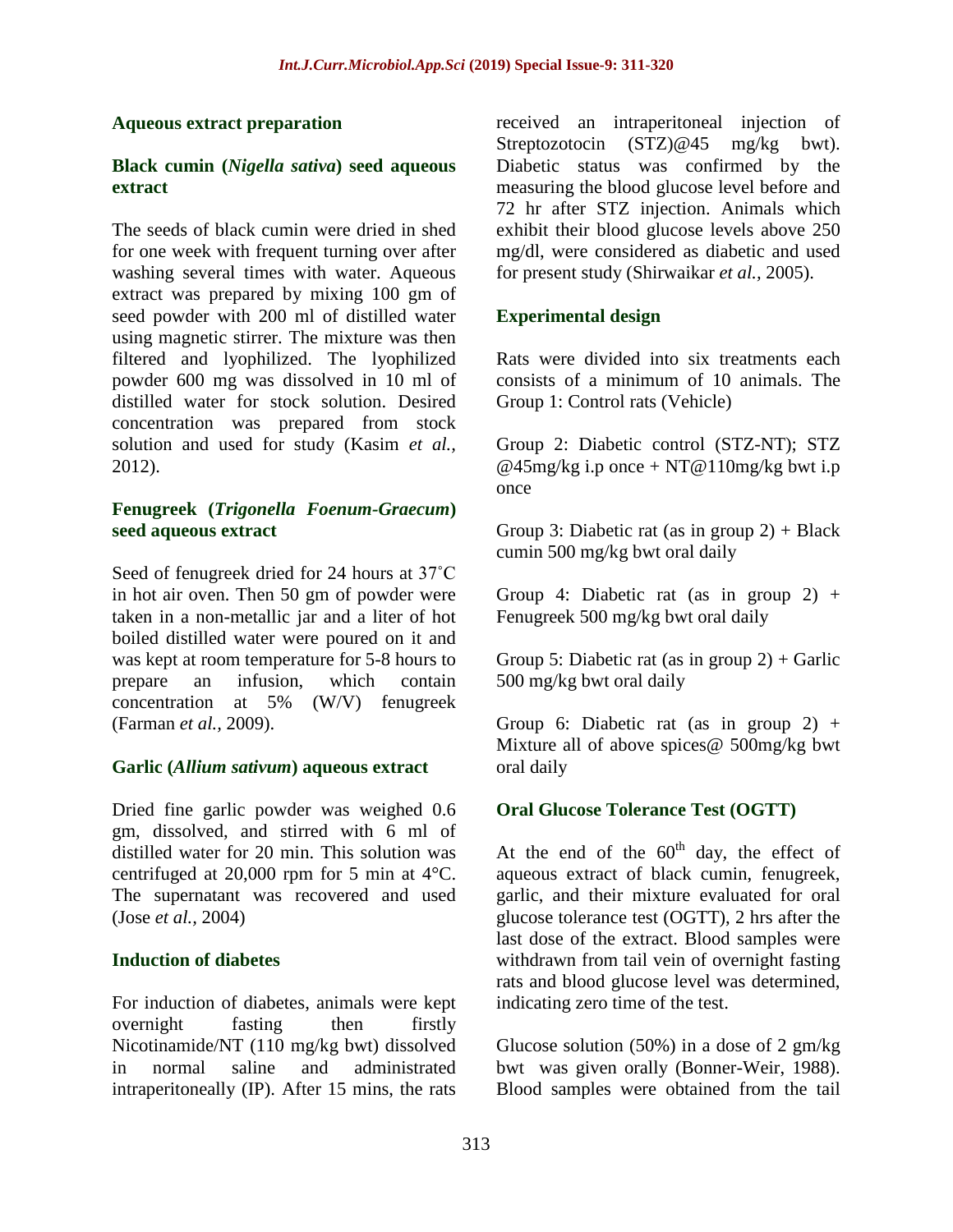vein to determine the glucose concentration at 0, 30, 60, 90, and 120 min after glucose loading by using a glucometer.

#### **Biochemical parameters**

For biochemical estimation (60 days), blood samples were drawn from retro orbital plexus of eye under light ether anesthesia. Plasma cholesterol, urea, uric acid, creatinine, aspartate aminotransferase (AST) and alanine aminotransferase (ALT) levels were determined analyzed by using Mercks Kits (*Mercks Specialities Private Ltd,* Mumbai, India) by Clinical Analyzer (*Systronics*, Ahmedabad, India).

#### **Results and Discussion**

### **Comparative effect of spices on OGTT**

The blood glucose level was still significantly  $(p < 0.05)$  higher in STZ-NA treated diabetic control rats (group-II) even after fasting for 16 hrs. After inducing oral glucose @ 2gm/kg bwt, there was an increase in blood glucose concentration in all the groups including Normal control rats (group-I), but after 120 minutes, the glucose clearance takes place from circulation in all extract treated groups and it reached nearly its earliest- fasting stage.

As presented in table 1, the treatment of diabetic rats for eight weeks with the different aqueous extracts succeeded in restoring the OGTT response to that of nondiabetic congeners. In contrast, *Nigella sativa* treated animals displayed a significant improvement in glucose tolerance, but the glycemic response to the OGTT was intermediate between normal and diabetic controls rats. The fenugreek, garlic, and combination of this three (mixture) group restored the blood glucose at somewhat level, but it showed significantly higher than black cumin extract treated group.

#### **Comparative effect of spices on biochemical parameters**

The results showed in table 2 indicates that ALT, AST, ALP, and Cholesterol levels remained significantly higher in the diabetic control (II) rats as compared to normal and aqueous extracts treated rats. When comparing extract treatment groups, the black cumin receiving rats exert maximum ameliorating action for ALT, AST, and ALP enzymes as compared to other treatment group but significantly not differ with other extracts treated rats. Fenugreek extract treated diabetic rats (group -IV) showed the highest decrease in cholesterol levels than other treated groups.

The administration of the aqueous extracts (0.5gm/kg bwt) and their mixture significantly decreased BUN, uric acid, and creatinine when compared with control diabetic rats. In comparative point of view, among extracts groups, *Nigella sativa* (black cumin) treated group showed extremely better ameliorative effect than others, and the increased level of these enzymes was subsided by this extract nearly to the nondiabetic control rats.

By the cytolytic effect of STZ on insulinsecreting β cells of the pancreas leads in diabetes, while Nicotinamide (NT) restore some damage  $β$  cell, thereby creating the model of type-II diabetic rats. In STZ- NT induced diabetic rats the activities of AST, ALT, and ALP were significantly increased as compared to non-diabetic control rats. This increase in aminotransferases levels may be due to the hepatocellular damage induced by STZ, which leads to leakage of intracellular enzymes to the sinusoids and from there into the peripheral circulation (Garella, 1997).

Treatment of the diabetic rats with black cumin caused a reduction in the activity of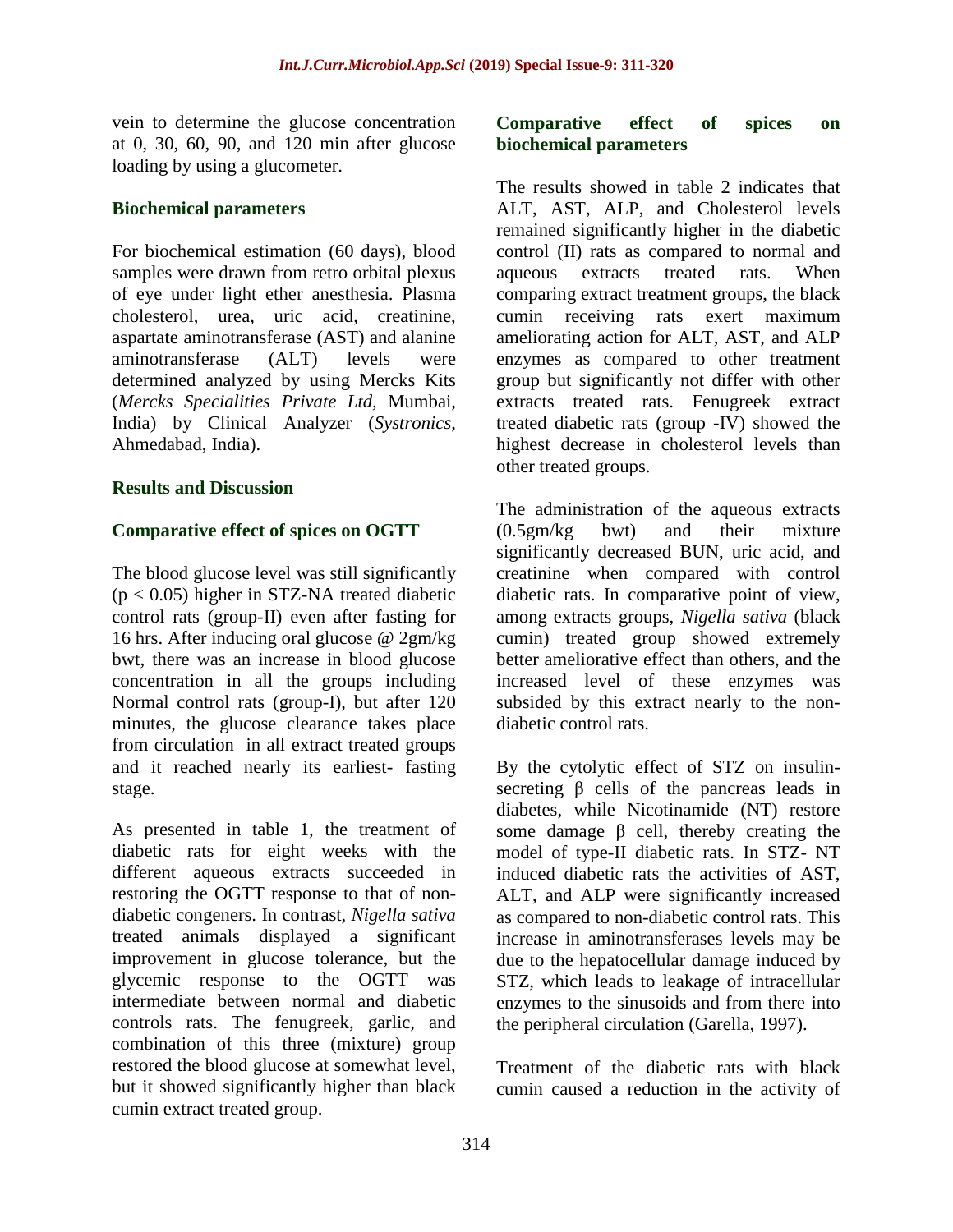these enzymes in blood as compared to the mean values of control diabetic rats and consequently may alleviate liver damage caused by STZ-NT. A possible explanation for these effects of black cumin on the activities of AST, ALT and ALP may be due to inhibition of liver damage induced by STZ (Al-Logmani and Zari, 2009). Our findings in this regards are in agreement with those reported by earlier researchers (Al-Logmani and Zari, 2009; Ghlissi *et al.,* 2012).

Diabetic rats treated with fenugreek have shown a significant decrease in plasma AST, ALT and ALP activity. The ameliorative effect of fenugreek seeds has been attributed to the fibre part (4-hydroxy isoleucin) which also helps to reduce glucose level (Kadam *et al.,* 2013). These findings were wellsupported by Khaled *et al.,* (2010); Ramesh *et al.,* (2010).

Treatment of diabetic rats with the aqueous extract of garlic caused a reduction in the activity of liver-specific enzymes as compared to the mean values of the diabetic control rats and this is in agreement with that of Sheweita *et al.,* (2001). El-Demerdash and co-workers (2005) have found that treatment by S-allyl cysteine (an active ingredient of garlic) in diabetic rats caused a reduction in the activity of liver-specific enzymes in serum as compared to the mean values of the diabetic group, and consequently alleviate liver damage caused by STZ-induced diabetes.

In the present study, the increase in cholesterol in diabetic rats could be due to increased cholesterogenesis (Kwong *et al.,* 1991). The black cumin may have the ability to stimulate insulin secretion and there by inducing antilipidemic action (Fararh *et al.,* 2002). These alleviating actions for cholesterol by black cumin extract treated diabetic rats are in agreement with other experimental studies (Al-Logmani and Zari, 2009)**.**

Upon administration of fenugreek and garlic extracts leads to a significant decrease in cholesterol level as compared to control diabetic rats. This effect by fenugreek may be due to decreased production and increased clearance of the major transporters of endogenously synthesized cholesterol. These data are in agreement with the studies reported by Riyad *et al.,* (1988); Singh *et al.,*  (2010); Abdalla *et al.,* (2012). For garlic, the short-term experiments using primary hepatocyte cultures, which have proved useful as tools for screening the anticholesterogenic properties, also confirmed the cholesterol lowering effect of garlic (Yeh and Yeh, 1994). This cholesterollowering property by garlic, may be due to few active chemical constituents of garlic (hydroxy methyl glutaryl CoA reductase), which may act as inhibitors for some enzymes, which induce precipitation of cholesterol synthesis (Gebhardt and Beck, 1996). Incontinence with the present data, other researcher have reported that administration of fresh garlic or ether garlic extracts was shown to improved lipid profile including reduction of serum cholesterol levels (Knipschild and Ter-Riet, 1989).

Our data showed that creatinine, urea, and uric acid levels increased in diabetic rats. The main source of uric acid has increased the release of purine which may be from protein glycation in diabetes and muscle wasting (Anwar and Meki, 2003). In our study, the fenugreek extract treated rats showed decreased in creatinine, blood urea nitrogen (BUN) and uric acid levels in diabetic rats (Group-II). The elevation of the creatinine and urea are due to impairment of kidney function in diabetic hyperglycemia (Almadal and Vilstrup, 1988). The significant rise in urea concentration in diabetic rats may be due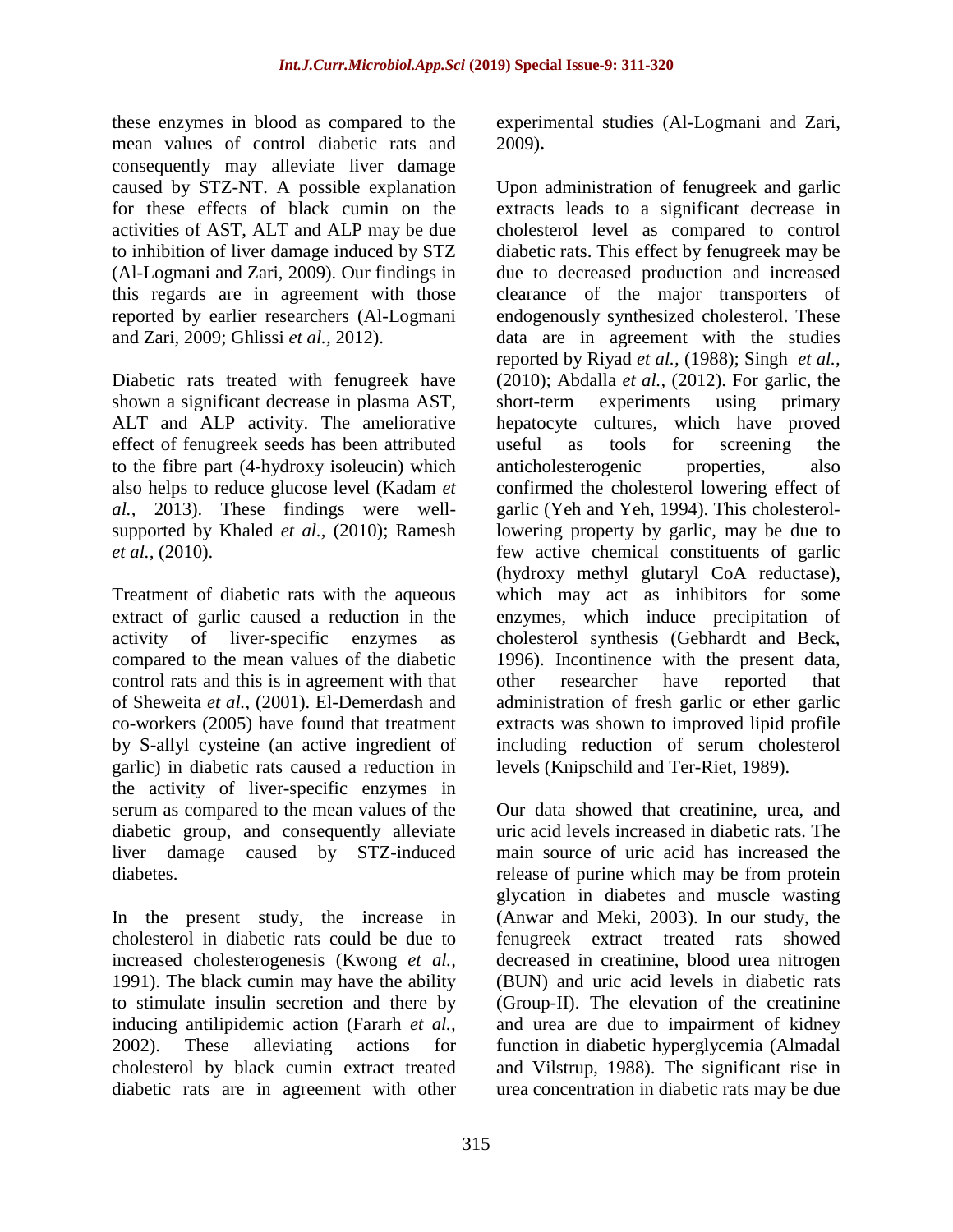to depletion of serum protein, increase in the rate of circulating amino acids and deamination takes place that consequently leads to the formation of a large amount of ammonia which is eventually converted to urea. The breakdown of protein unit during gluconeogenesis in the liver results in increased production of urea, fostering negative nitrogen balance (Ganong, 2003). The treatment with black cumin extract leads to a significant decrease in the levels of creatinine, blood urea and uric acid in STZ-NA induced diabetic rats compared to untreated diabetic control rats. Similar findings were also reported by other researchers and this may due to its ability to increase insulin secretion (Al-Logmani and Zari, 2009). The other possible mechanism explained by Sayed–Ahmed and Nagi (2007), suggested that thymoquinone (an active ingredient of black cumin) supplementation prevents the development of renal failure by a mechanism related, at least in part, to its ability to decrease oxidative stress and to preserve the activity of the antioxidant enzymes, as well as, its ability to prevent the energy decline in kidney tissue.

The oral administration of garlic to diabetic rats significantly decreased the elevated levels of blood urea nitrogen suggesting a therapeutic role for garlic extract in protein

**30 minute**  $177.2 \pm 3.0^e$ 

**60 minute**  $196.9 \pm 7.3^e$ 

**90 minute**  $179.1 \pm 3.2^e$ 

**120 minute**  $127.4 \pm 2.0^e$ 

metabolism. In the present study, the increased levels of uric acid observed in diabetic rats were restored to nearly normal by the administration of garlic aqueous extract indicating the free radical scavenging activity of garlic extract (Hfaiedh, *et al.,* 2013). Creatinine values also depend on the ability of the kidney to excrete creatinine. Both creatinine and blood urea nitrogen elevation is generally simultaneous. By oral treatment with aqueous extract of garlic for 60 days significantly reduced the creatinine level. These findings are well-supported by Kemmak *et al.,* (2009).

As presented in table 2, diabetic rats with *Nigella sativa* treatment resulted in a reduction of elevated glucose level after 120 min. Evaluating the effect of N. sativa oil on gluconeogenesis and liver glucose production helps to clarify part of this hypoglycaemic mechanism since hepatic glucose production occurs through gluconeogenesis, and is known to contribute significantly to hyperglycaemia in diabetic patients (Ishikawa *et al.,* 1998). This significant hypoglycemic effect by black cumin aqueous extract in diabetic rats is at least partially mediated through a decrease in hepatic gluconeogenesis (Al-Awadi *et al.,* 1991).

 $271.5 \pm 7.4^{\text{cd}}$  304.6  $\pm 5.8^{\text{b}}$ 

 $230.3 \pm 4.4^{\text{cd}}$  250.2  $\pm 4.5^{\text{b}}$ 

 $202.3 \pm 7.5^b$ 

 $225.0 + 6.2^{\text{cd}}$  238.1 + 3.7<sup>bc</sup> 248.7 + 8.2<sup>b</sup>

 $179.8 \pm 4.0$ <sup>cd</sup>

 $220.1 \pm 5.7^{\rm d}$ 

 $286.5 \pm 4.9^{\circ}$ 

 $246.8 \pm 4.4^{\rm bc}$ 

 $193.6 \pm 5.9^{\rm bc}$ 

| <b>Minute interval</b> | <b>TREATMENT- GROUPS</b>                |                                            |                                                |                                      |                                 |                                           |  |  |  |
|------------------------|-----------------------------------------|--------------------------------------------|------------------------------------------------|--------------------------------------|---------------------------------|-------------------------------------------|--|--|--|
|                        | <b>Control</b><br>$Group-I$<br>$n = 10$ | Diabetic control<br>$Group-II$<br>$n = 08$ | <b>Black Cumin</b><br>$Group -III$<br>$n = 09$ | Fenugreek<br>$Group -IV$<br>$n = 08$ | Garlic<br>$Group-V$<br>$n = 08$ | <b>Mixture</b><br>$Group -VI$<br>$n = 08$ |  |  |  |
| 0 minute               | $106.5 \pm 4.0^{\rm d}$                 | $305.0 \pm 4.9^{\circ}$                    | $182.5 \pm 5.4^{\circ}$                        | $192.2 \pm 6.5^{\rm bc}$             | $203.5 \pm 6.5^{\circ}$         | $201.6 \pm 4.1^{\rm b}$                   |  |  |  |

 $258.3 \pm 5.6^b$ 

 $218.1 \pm 5.7^{\rm d}$ 

 $168.2 \pm 1.4^d$ 

 $364.3 + 4.5^{\circ}$ 

 $392.2 \pm 4.2^a$ 

 $347.7 \pm 12.0^a$ 

 $338.6 \pm 7.5^{\rm a}$ 

**Table.1** Oral glucose tolerance test in control, diabetic and aqueous extracts treated diabetic groups on day 60 of experiment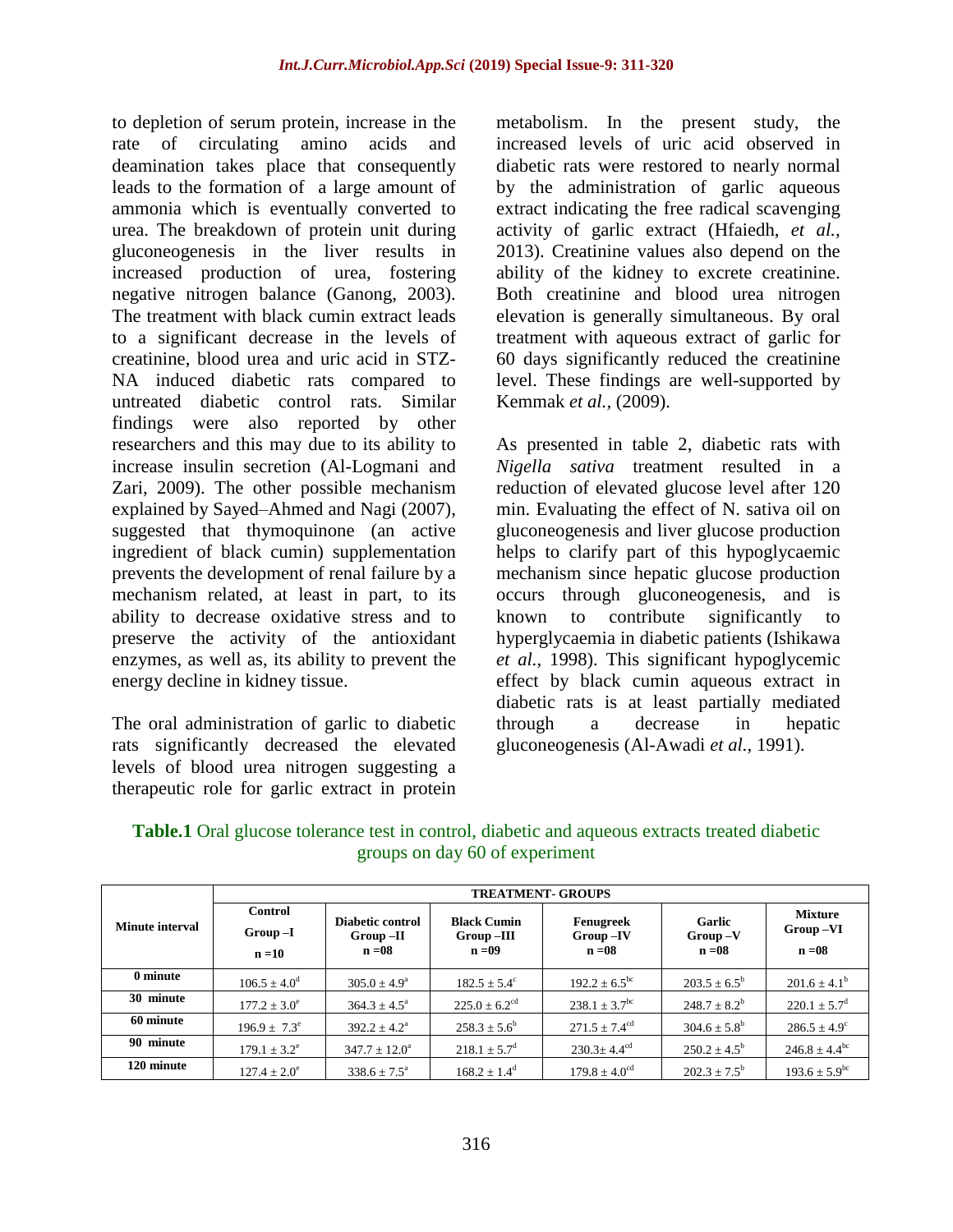|                    | <b>TREATMENT- GROUPS</b>                |                                            |                                                |                                      |                                 |                                        |  |  |  |
|--------------------|-----------------------------------------|--------------------------------------------|------------------------------------------------|--------------------------------------|---------------------------------|----------------------------------------|--|--|--|
| <b>Parameter</b>   | <b>Control</b><br>$Group-I$<br>$n = 10$ | Diabetic control<br>$Group-II$<br>$n = 08$ | <b>Black Cumin</b><br>$Group -III$<br>$n = 09$ | Fenugreek<br>$Group -IV$<br>$n = 08$ | Garlic<br>$Group-V$<br>$n = 08$ | <b>Mixture</b><br>Group-VI<br>$n = 08$ |  |  |  |
| ALT (IU/L)         | $50.5 \pm 2.5^{\rm d}$                  | $74.4 \pm 4.9^{\circ}$                     | 53.3 $\pm$ 1.1 <sup>cd</sup>                   | $62.2 \pm 3.9^{\rm bc}$              | $62.0 \pm 3.6^{\rm bc}$         | $65.9 \pm 2.6^{ab}$                    |  |  |  |
| AST (IU/L)         | $101.8 \pm 1.6^d$                       | $138.7 \pm 3.1^{\circ}$                    | $105.4 + 2.5^{\text{cd}}$                      | $114.6 \pm 3.8^{\rm b}$              | $113.3 + 4.5^{bc}$              | $116.7 \pm 2.5^{\rm b}$                |  |  |  |
| ALP (IUL)          | $102.3 + 3.3^d$                         | $155.5 + 4.3^a$                            | $114.2 \pm 3.4^{\circ}$                        | $120.7 \pm 2.8^{\rm bc}$             | $125.8 \pm 2.1^{\rm b}$         | $117.0 + 2.7$ <sup>bc</sup>            |  |  |  |
| $Chol$ (mg/dl)     | $68.8 \pm 1.7^{\rm d}$                  | $114.7 \pm 5.2^{\circ}$                    | $83.9 \pm 4.0^b$                               | $69.1 \pm 1.0^{cd}$                  | $79.6 \pm 2.7$ <sup>bc</sup>    | $82.2 \pm 5.4^b$                       |  |  |  |
| $UA$ (mg/dl)       | $0.9 + 0.1^{\circ}$                     | $4.2 + 0.7a$                               | $1.1 \pm 0.1^{\rm bc}$                         | $1.9 + 0.25^b$                       | $1.4 + 0.2^{bc}$                | $1.2 \pm 0.2^{bc}$                     |  |  |  |
| Creatinine (mg/dl) | $0.4 + 0.1^d$                           | $1.0 + 0.1^a$                              | $0.5 + 0.0$ <sup>cd</sup>                      | $0.68 \pm 0.04^{\rm bc}$             | $0.7 + 0.1^b$                   | $0.6 \pm 0.1$ <sup>cd</sup>            |  |  |  |
| BUN (mg/dl)        | $18.9 \pm 1.1^{\circ}$                  | $33.4 \pm 1.6^a$                           | $22.6 \pm 1.5^{\circ}$                         | $16.7 \pm 1.2^{\circ}$               | $22.6 \pm 1.7^{\circ}$          | $27.1 \pm 2.0^{\rm b}$                 |  |  |  |

**Table.2** Biochemical estimation of various enzymes in control, diabetic and aqueous extracts treated diabetic groups on day 60 of experiment

Superscripts are to be read row wise for mean comparison.

Mean without any superscripts in row do not differ significantly  $(P < 0.05)$ .

Fenugreek seeds have been shown the effect to lower blood glucose levels close to normal values in various experimental animal models (Vats *et al.,* 2003). The exact mechanism for the hypoglycemic effect of fenugreek is unknown. However, several studies have shown that the presence of active ingredients like alkaloids, steroid saponins compounds, diosgenin, and trigonelline inhibits intestinal glucose uptake in vitro (Al-Habori *et al.,* 2001).

An amino acid from fenugreek seed *viz*. 4- Hydroxyisoleucine displayed an insulinotropic property in vitro. It also stimulated insulin secretion in vivo and improved glucose tolerance in normal dogs and in the rat model of type-II diabetes (Sauvaire *et al.,* 1998). Besides aforesaid amino acid (4-hydroxyisoleucine), two more other amino acids arginine and trytophan are also having an antidiabetic and hypoglycemic effect. In addition, many trace elements, which are the components of these spices, have been found to possess antidiabetic effects (Mohamad *et al.,* 2004).

The mechanism involves for hypoglycaemic action by garlic may be by direct or indirect stimulation of insulin secretion (Carson, 1987). The hypoglycaemic potency of garlic has been attributed to the sulphur compounds (di (2-propenyl) disulphide and 2-propenyl propyl disulphide). Further, it is also suggested that these disulphide compounds have the effect of sparing insulin from -SH inactivation by reacting with endogenous thiol containing molecules such as cysteine, glutathione, and serum albumins (Augusti, 1996).

By restoration of delayed insulin from existing pancreatic B-cells or by inhibition of intestinal absorption of glucose, the garlic cause significantly decreased the blood glucose level in glucose-loaded rats in Glucose tolerance test.

In conclusion, oral administration of black cumin, fenugreek, garlic and their combination extracts in experimentally induced (STZ-NT) diabetic rats result in reduction of blood glucose level and other biochemical enzymes at significant level. Out of these three spices Nigella sativa have better effect than others in term of glucose tolerance and blood biochemical parameters.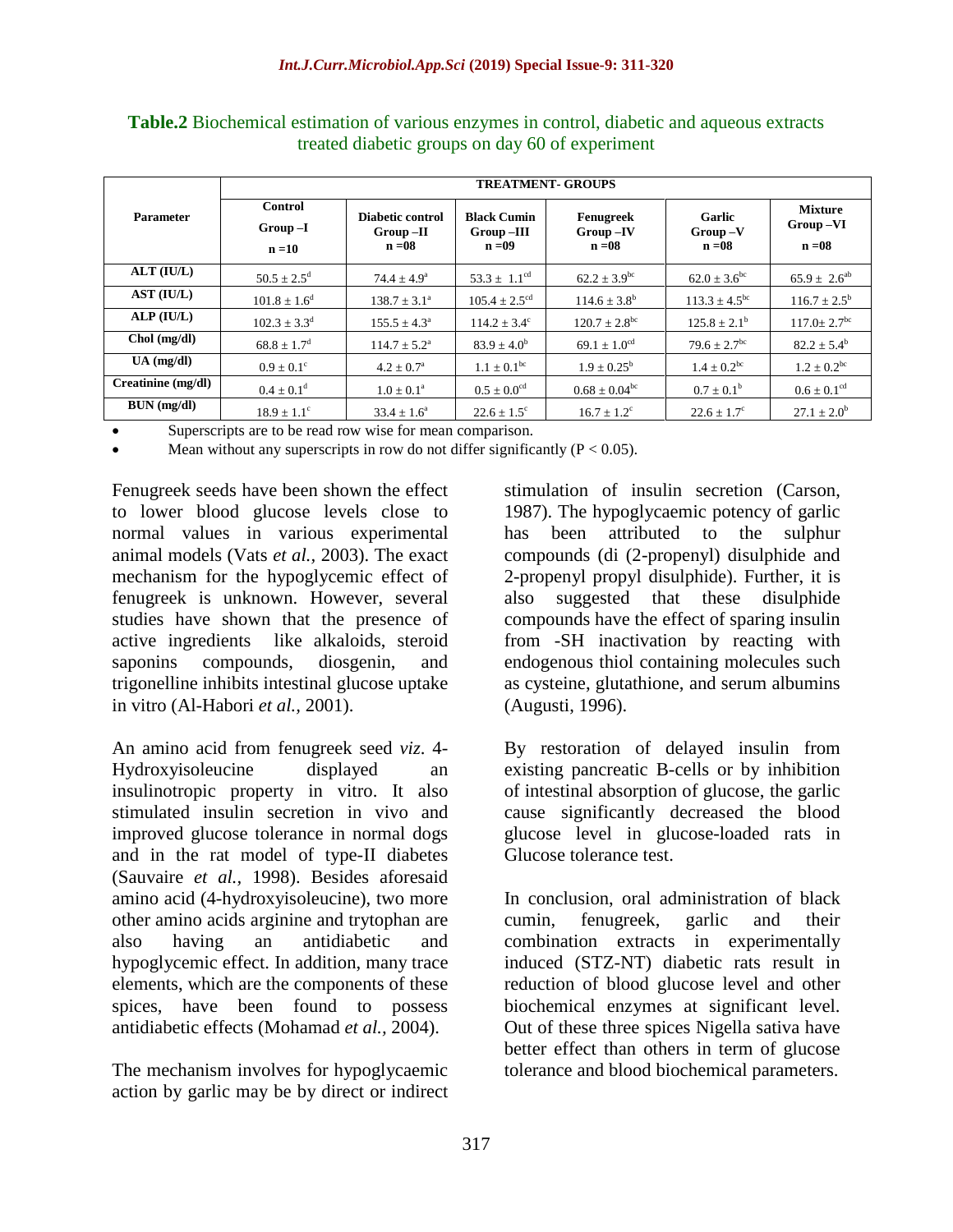### **Acknowledgement**

The authors are grateful to the College Veterinary Science & A.H, Sardarkrushinagar, Gujarat, India administration, particularly department of veterinary pathology for help and financial support. Part of this work was carried out at different faculty, which is gratefully acknowledged.

# **References**

- Abdalla M A*,* Mariam Y I and Amal S M (2012) Antidiabetic effect of fenugreek (*Trigonella foenumgraecum*) seeds in the domestic rabbits (*Oryctolagus cuniculus*). *Res. J. Med. Plants.* 6(6), 449-455.
- Al-Awadi F M, Fatania H and Shamte U (1991) The effect of a plant mixture extract on liver gluconeogenesis in streptozotocin induced diabetic rats. *Diabetes Res.* 18, 163-168.
- Al-Habori M*,* Raman A*,* Lawrence M J and Skett P (2001) In vitro effect of fenugreek extracts on intestinal sodium-dependent glucose uptake and hepatic glycogen phosphorylase A. *Int. J. Exp. Diabetes Res*. 2 (2), 91-9.
- Al-Logmani A S and Zari T A (2009) Effects of Nigella sativa L. and *Cinnamomum zeylanicum* Blume oils on some physiological parameters in streptozotocin-induced diabetic rats. *Bol. latinoam. Caribe plantas med. Aromát*. 8(2), 86-96.
- Almadal T P and Vilstrup H (1988) Strict insulin treatment normalizes the organic nitrogen contents and the capacity of urea-N synthesis in experimental diabetes in rats. *Diabetologica*, 31, 114-118.
- Anwar M M and Meki A M (2003) Oxidative stress in streptozotocininduced diabetic rats, effects of garlic

oil and melatonin. *Comp. Biochem. Physiol.* 135, 539-547.

- Augusti K T and Sheela C G (1996). Antiperoxide effect of S-allylcysteine sulfoxide, an insulin secretagogue, in diabetic rats. *Experientia.* 52, 115-120.
- Baquer N Z*,* Kumar P*,* Taha A*,* Kale R K*,* Cowsik S M and Mclean P (2011) Metabolic and molecular action of *Trigonella foenum-graecum* (fenugreek) and trace metals in experimental diabetic tissues. *J. Biosci.* 36, 383-396.
- Basch E*,* Ulbricht C*,* Kuo G*,* Szapary P and Smith M (2003) Therapeutic applications of fenugreek. *Altern. Med. Rev.* 8, 20-27.
- Bonner-Weir S (1988) Morphological evidence of pancreatic polarity of β cells within islets of langerhans. *Diabetes*, 37, 616-621.
- Carson J F (1987) Chemistry and biological properties of onion and garlic. *Food Rev. Int.* 3, 71-103.
- Coustan D R and Carpenter M W (1998). The diagnosis of gestational diabetes. *Diabetes Care*, 21 (2), B5-B8.
- El-Demerdash F M*,* Yousef M I and Abou El-Naga N I (2005) Biochemical study on the hypoglycemic effects of onion and garlic in alloxan-induced diabetic rats. *Food Chem. Toxicol*. 43, 57-63.
- Fararh K M*,* Atoji Y*,* Shimizu Y and Takewaki T (2002) Isulinotropic properties of *Nigella sativa* oil in Streptozotocin plus Nicotinamide diabetic hamster. *Res. Vet. Sci.* 73, 279-282.
- Farman U K*,* Durrani F R*,* Asad S*,* Rifat U K and Shabana N (2009) Effect of fenugreek (*Trigonella foenumgraecum*) seed extract on visceral organs of broiler chicks. *ARPN J. Agric. Biol. Sci.* 4(1), 58-60
- Ganong W F (2003) Review of medical physiology, 21st Ed*,* Lange Medical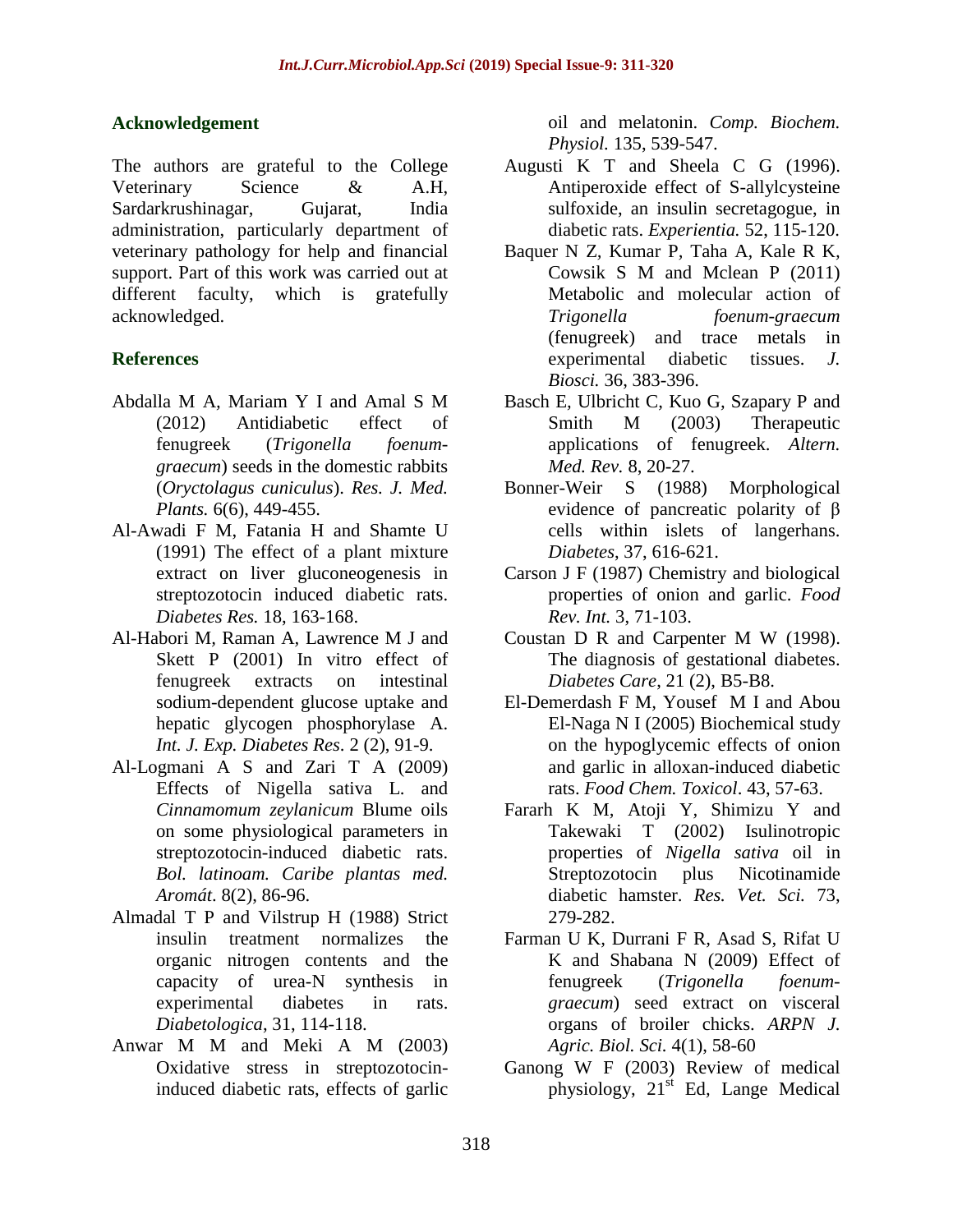Books, McGraw-Hill, New York.

- Garella S (1997) The cost of dialysis in the USA. *Nephrol. Dial. Transplant.* 12, 10-12.
- Gebhardt R and Beck H (1996) Differential inhibitory effects of garlic-derived organosulfur compounds on cholesterol biosynthesis in primary rat hepatocyte cultures. *Lipids.* 31(12), 1269-1276.
- Ghlissi Z*,* Hamden K*,* Mongi S*,* Sahnoun Z*,* Zeghal K M*,* El Feki A and Hakim A (2012) Effect of Nigella sativa seeds on reproductive system of male diabetic rats. *Afr. J. Pharm. Pharmacol.* 6(20), 1444-1450.
- Hfaiedh N*,* Mbarki S*,* Alimi H*,* Murat J C and Elfek A (2013) Diabetes-Induced Damages in Rat Kidney and Brain and Protective Effects of Natural Antioxidants. *Food Nutr. Sci.* 4, 436- 444.
- Ishikawa Y*,* Watanabe K*,* Takeno H and Tani T (1998). Effect of the novel oral antidiabetic agent HQL-975 on oral glucose and lipid metabolism in diabetic db/db mice. *Arzneim Forsch/Drug Res* 48, 245–250.
- Jin Y*,* Shi Y, Zou Y*,* Miao C*,* Sun B and Li C (2014) Fenugreek Prevents the Development of STZ-Induced Diabetic Nephropathy in a Rat Model of Diabete. *Evid Based Complement. Alternat. Med.* 2014, 259368.
- Jose P C*,* Mariana G O*,* Gabriela A*,* Laura B E*,* Marta M and Omar N M C (2004) Garlic's ability to prevent in vitro Cu2+-induced lipoprotein oxidation in human serum is preserved in heated garlic, effect unrelated to Cu2+ chelation. *Nutr. J.* 3, 10.
- Kadam S*,* Saad B*,* Sasson Y and Zaid H (2013) In Vitro Evaluations of Cytotoxicity of Eight Antidiabetic Medicinal Plants and Their Effect on GLUT4 Translocation. *Evid. Based*

*Complement. Alternat. Med.* 2013, 549345.

- Kanter M*,* Meral I*,* Yener Z*,* Ozbek H and Demir H (2003) Partial regeneration/proliferation of the βcells in the Islets of Langerhans by Nigella sativa L. in streptozotocininduced diabetic rats. *Tohoku J. Exp. Med.* 201(4), 213–219.
- Kasim S A*,* Nada M A and Bader M A (2012) In Vivo Efficacy of Nigella Sativa Aqueous Seed Extract Against Metacestode of *Echinococcus granulosus*. *Med. J. Babylon*, 9 (1), 140-151.
- Kemmak M R, Gol A and Dabiri S H (2009) Preventive effects of garlic juice on renal damages induced by diabetes mellitus in rats. *Iranian J. Endocrinol. Metab.* 11(3), 331-339.
- Khaled H*,* Bassem J*,* Tahia S*,* Serge C*,* Samir B and Abdelfattah E (2010) Inhibitory Effect of Fenugreek Galactomannan on Digestive Enzymes Related to Diabetes, Hyperlipidemia, and Liver-kidney Dysfunctions. *Biotechnol. Bioprocess Eng* 15, 407- 413.
- Knipschild J K and Ter-Riet G (1989). Garlic, onions and cardiovascular risk factors. A review of the evidence from human experiments. Emphasis on commercially available preparations. *Br. J. Clin. Pharmacol.* 28, 535-544.
- Kwong L K*,* Feingold K R*,* PericGolia L*,* Le T*,* Karkas J D*,* Alberts A W and Wilson D E (1991) Intestinal and hepatic cholestrogenesis in hypercholesterolemic dyslipidemia of experimental diabetes in dogs. *Diabetes*, 40(12), 1630-1639.
- Mohamad S*,* Taha A*,* Bamezai R N K*,* Basir S F and Baquer N Z (2004) Lower doses of vanadate in combination with trigonella restore altered carbohydrate metabolism and antioxidant status in